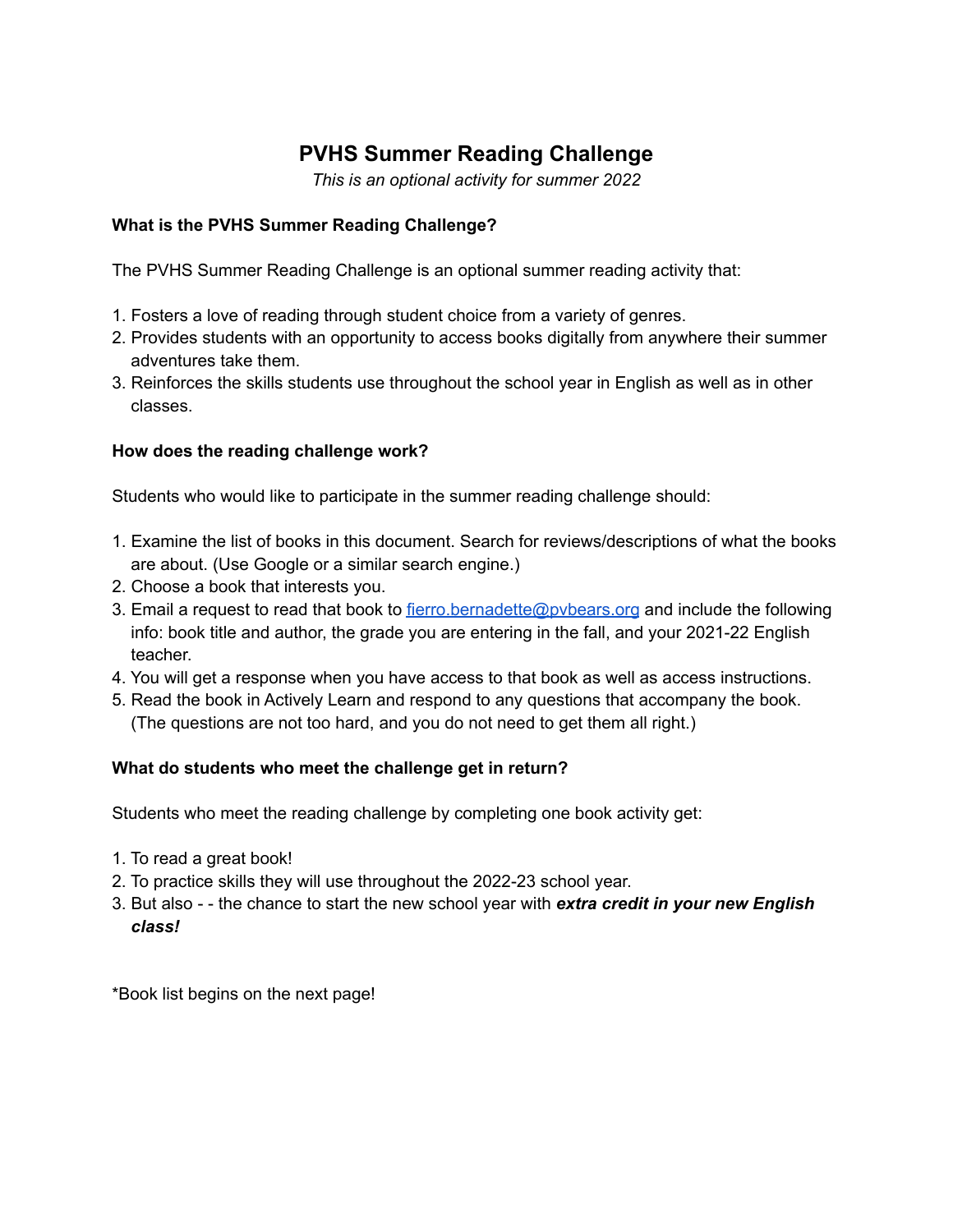| <b>Title</b>                           | <b>Author</b>           |
|----------------------------------------|-------------------------|
| 20,000 Leagues Under the Sea           | <b>Jules Verne</b>      |
| A Journey into the Center of the Earth | <b>Jules Verne</b>      |
| Anthem                                 | Ayn Rand                |
| <b>Crime and Punishment</b>            | Fyodor Dostoyevsky      |
| Dracula                                | <b>Bram Stoker</b>      |
| Frankenstein                           | <b>Mary Shelley</b>     |
| <b>Great Expectations</b>              | <b>Charles Dickens</b>  |
| <b>Gulliver's Travels</b>              | Jonathan Swift          |
| <b>Heart of Darkness</b>               | James Conrad            |
| Jane Eyre                              | <b>Charlotte Bronte</b> |
| Little Women                           | Louisa May Alcott       |
| <b>Moby Dick</b>                       | <b>Herman Melville</b>  |
| Of Human Bondage                       | W. Somerset Maugham     |
| <b>Pride and Prejudice</b>             | Jane Austen             |
| <b>Robinson Crusoe</b>                 | Daniel DeFoe            |
| Siddhartha                             | <b>Hermann Hesse</b>    |
| The Adventures of Huckleberry Finn     | Mark Twain              |
| The Adventures of Tom Sawyer           | <b>Mark Twain</b>       |
| The Adventures of Sherlock Holmes      | Sir Arthur Conan Doyle  |
| The Hound of the Baskervilles          | Sir Arthur Conan Doyle  |
| The Count of Monte Cristo              | <b>Alexandre Dumas</b>  |
| The Call of the Wild                   | Jack London             |
| The Iliad                              | Homer                   |
| The Odyssey                            | Homer                   |
| ***Continued next page                 |                         |